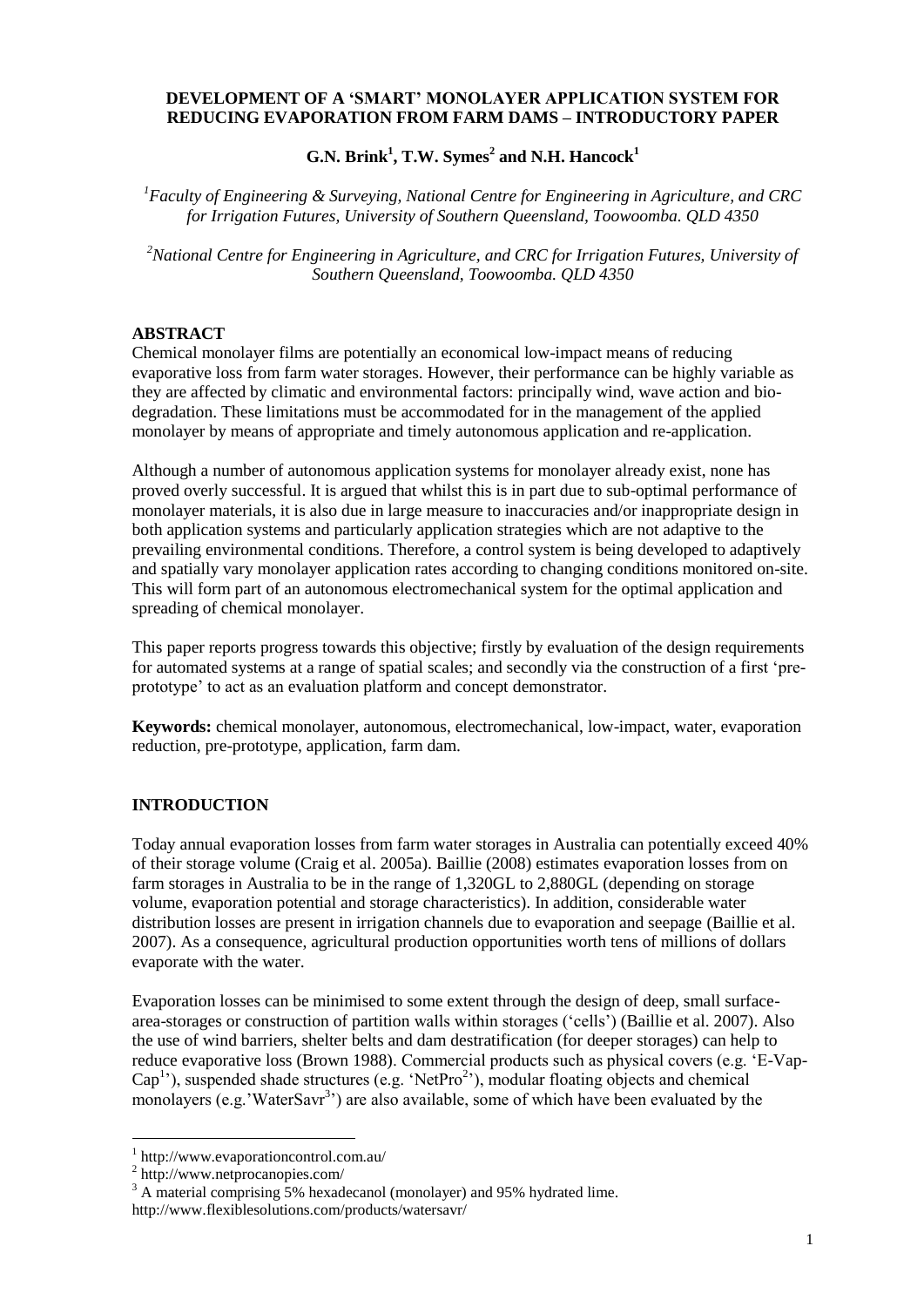National Centre for Engineering in Agriculture (NCEA) with respect to performance and breakeven cost (Craig et al. 2005b). Table 1 summarises the product performance and breakeven costs of these products.

**Table 1 Summary table of three commercially available evaporation mitigation products evaluated by the NCEA to determine their evaporative reduction performance (%), installed cost (\$/m²), operating and maintenance cost (\$/ha/yr) and breakeven cost (\$/ML saved) [reproduced from Craig et al. 2005b].**

| Product       | Evaporation Reduction (%) |                     | Installation           | Operating $&$ | <b>Breakeven Cost</b> |
|---------------|---------------------------|---------------------|------------------------|---------------|-----------------------|
|               | Measured                  | Potential           | $Cost ($\text{/}m^2$)$ | Maintenance   | (\$/ML saved)         |
|               | <b>Small Tanks</b>        | Commercial          |                        | Cost          |                       |
|               |                           | Storage             |                        | (\$/ha/yr)    |                       |
| $E-Vap-$      | 100%-94%                  | High-Med-Low        | Low-High               | Low-High      | Low-Med-High          |
| Cap           |                           | 95%-90%-85%         | \$5.50-\$8.50          | \$112-\$572   | \$302-\$319-\$338     |
| <b>NetPro</b> | 71%-69%                   | 80%-70%-60%         | \$7.00-\$10.00         | \$112-\$537   | \$296-\$339-\$395     |
| WaterSavr     | $40\% - 10\%$             | $30\% - 15\% - 5\%$ | \$0.00-\$0.38          | \$826-\$4,050 | \$130-\$397-\$1,191   |

Craig et al. (2005b) concluded that high evaporation savings are possible if physical covers are used on small farm dams less than 10ha in size. Physical covers can also be used on larger dams, but they are generally uneconomic due to the high capital investment required. In contrast, economic analyses indicate that for larger dams chemical monolayers present potentially the best option for conserving agricultural water in Australia; despite being less effective than physical structures (10-40% evaporative reduction compared with up to 90% for physical structures). However, the poor performance of currently available monolayer products highlights deficiencies in their physical and environmental durability, and also in the available application methods. The results of recent research at the NCEA indicate the potential for significant improvements in both the monolayer product, and in the application technology (Craig et al. 2007). Hence the objectives of the present work are:

- to apply smart engineering technologies (sensing of the local environment, and spatiallyvaried adaptive control) to achieve timely and optimal application/re-application of monolayer to the water surface (minimum material use for maximum evaporative reduction); and
- to provide autonomous, self-powered system/s for the application/re-application and spatial management of material appropriate to both present and future monolayer materials.

Recognising that many factors are likely to influence the design of monolayer application equipment, the initial approach adopted was that of producing a first pre-prototype system in the form of a 'Demonstrator' for evaluation purposes. The development of this device is reported in this paper.

## **BACKGROUND**

Monolayers are films that naturally spread to form a layer one molecule thick at a phase boundary such as the air/water interface (Barnes 2008). These molecules are amphiphilic as each has a hydrophilic part (attracted to water) and a hydrophobic part (repels water), hence when an appropriate quantity is supplied, these long-chain molecules will align vertically and pack closely to obstruct the movement of water vapour molecules to the atmosphere. The most commonly used monolayer materials for evaporation mitigation are cetyl alcohol [CH3(CH2)15OH] and stearyl alcohol [C18H38OH], which spontaneously self-spread when applied to the water surface. These are naturally derived compounds which are completely bio-degraded within 1-4 days (Dove and Mayes 1991). Most monolayer materials are solids at room temperature, however, they can also be dissolved in a solvent or mixed with emulsifiers to create a liquid solution. This is generally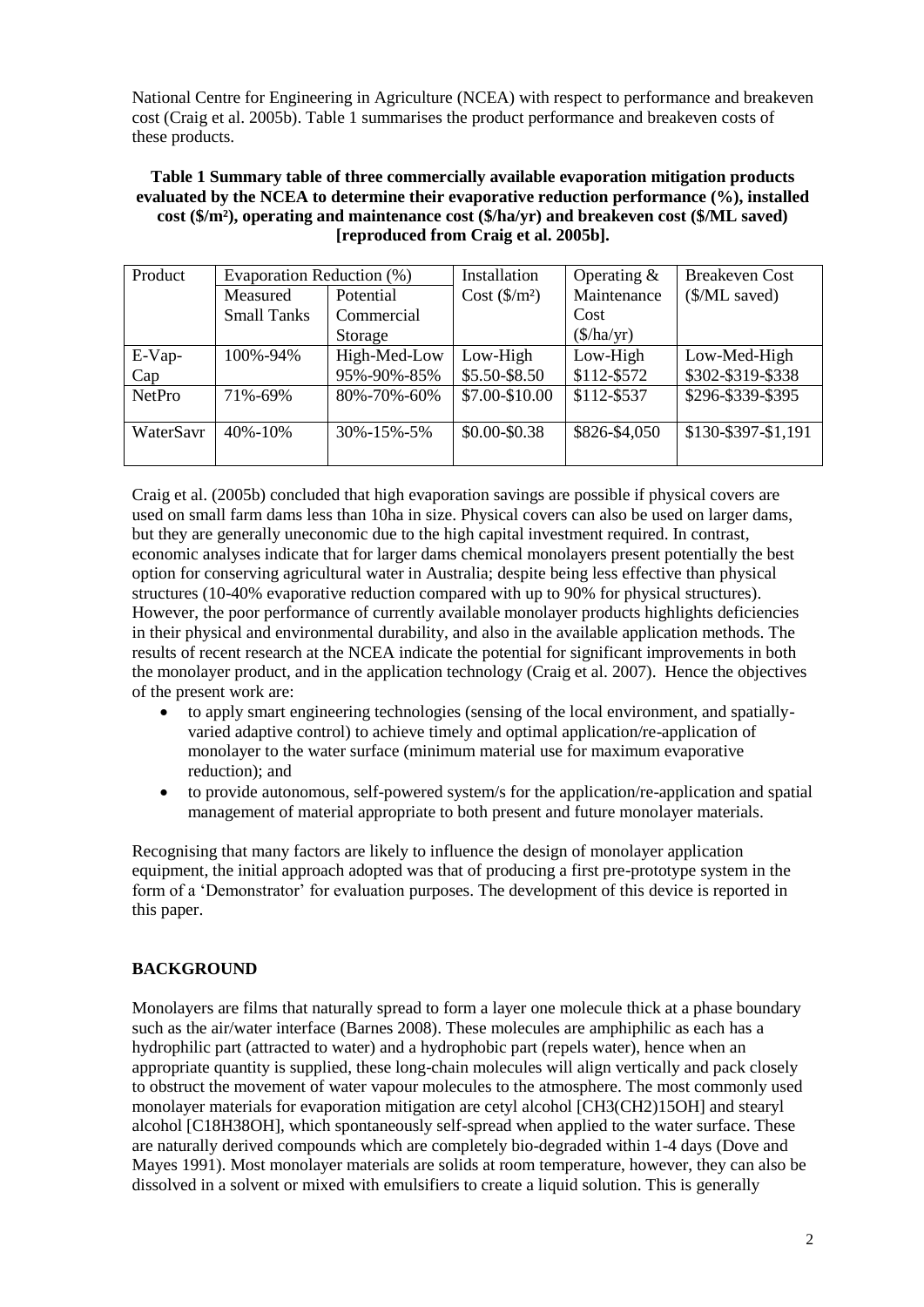considered to make application easier, in comparison to powders, as liquids are easier to store, handle, distribute and apply (La Mer 1962).

The first attempts to apply monolayers under natural conditions to open water surfaces to reduce evaporation were some 53 years ago (Mansfield 1955). Since then a plethora of methods for applying a monolayer have followed, from Vines (1958) through to Lahav and Alto (1984). Many of the application methods developed during this era were often simple, mechanical and rather crude working prototypes. Also the management of monolayer application was only ever controlled in reference or direct proportion to wind speed and/or wind direction (Frenkiel 1965). As a result, very few application systems were ever commercialised.

In the published literature on evaporation mitigation employing monolayers, many references are made to the adverse effects of wind (Fitzgerald and Vines 1963; Frenkiel 1965; Crow 1961 and 1963; Reiser 1969). During field studies at Lake Hefner, U.S. Bureau of Reclamation researchers found wind to be the single most important factor in the application and maintenance of monolayer film (Fietz 1959). The deleterious effect of wind on a monolayer film is twofold; firstly wind displaces the film on the downwind shore, and secondly wind creates waves which can break-up the film. Through both these wind induced effects, monolayer film coverage across the water surface is effectively reduced. Crow (1963) and Reiser (1969) have both reported that a monolayer is unable to resist movement across the water surface under wind conditions and is moved at a speed of 1/31 of the wind speed. In addition, Reiser (1969) states that over long expanses, the reapplication dosage rate for monolayer may have to be increased to accommodate for biological attrition, solution and/or volatilisation.

## **DESIGN REQUIREMENTS**

Clearly some form of a mechanical apparatus is required to deploy the monolayer material. Recognising that for storages of significant area (hectares) monolayer application solely from the water's edge is likely to be inadequate (La Mer 1962), hence a floating mechanical structure was seen as a requirement. This decision implies the need for a reservoir of monolayer material and a solar/battery power supply for both control and implementation of the monolayer application.

In addition, sensors are required for accurately measuring and monitoring on-site environmental conditions that influence monolayer performance. The principal variables are:

- (i) evaporative demand (i.e. the combination of solar radiation, humidity deficit and wind speed)
- (ii) water temperature relative to air temperature;
- (iii) wind speed and direction; and
- (iv) rainfall and rainfall rate.

The variation in environmental conditions indicated by these sensors directly influences dosing decisions. In this list (i) evaporative demand determines if monolayer application is economically justified; (ii) wind speed and direction influences the speed at which monolayer is been removed from the water surface and the direction it is being pushed, hence the required replenishment/reapplication rate to be applied at the up-wind shore; (iii) relative temperature adjacent to the water surface affect the vertical stability of the water surface layers which impacts on monolayer effectiveness (Gladyshev 2002); and (iv) rainfall (depending on magnitude and intensity) will cause break-up of the established monolayer film and also dispersal via mixing into the water body, which decreases coverage. (Further discussion of these phenomena is beyond the scope of this paper.)

Due to the natural biodegradation of monolayers, presently-available materials require reapplication every 1-4 days (Morrison et al. 2008). Clearly this is labour-intensive and therefore some form of autonomous application of monolayer is required. In addition, the applicator would need to be capable of continuous or intermittent application of varying dosage amounts according to the prevailing conditions.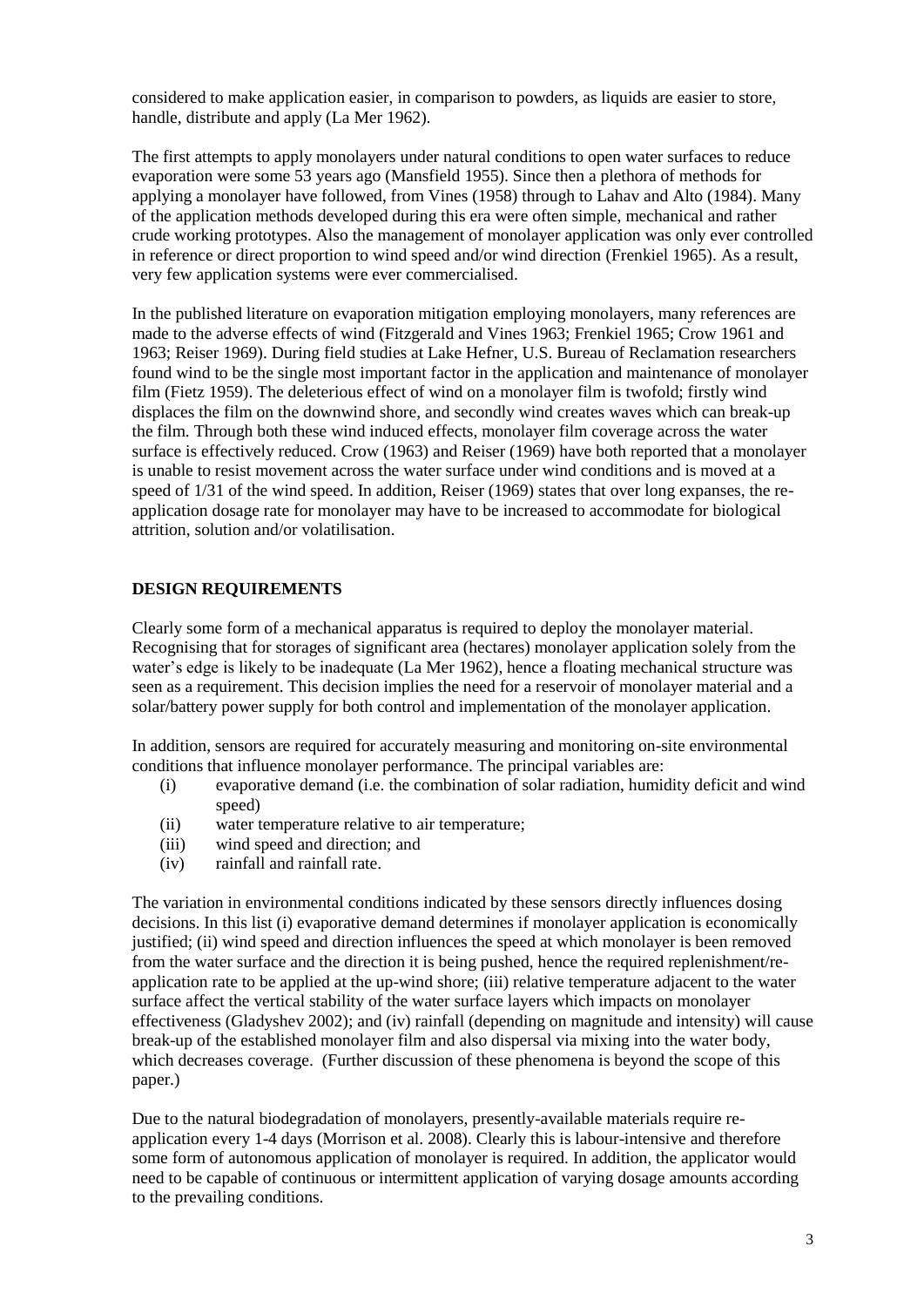The application demand to maintain an effective cover of monolayer on a farm water body will constantly be changing as influenced by on-site environmental conditions. Therefore, rate and frequency of monolayer application will need to be autonomously calculated in real-time by a "Coordinator Unit" (CU). This component will perform "system management" tasks, primarily the analysis of input data from sensors, applying algorithms to that data and decision support rules to calculate the instantaneous application/re-application rate for monolayer.

In a broader context it is recognised that these design requirements need to be specified with rigour and hence a formal Universal Design Framework had been conceived – Brink et al. (2009).

## **THE PRE-PROTOTYPE 'DEMONSTRATOR' SYSTEM**

The pre-prototype system has been set-up as detailed in Figure 1. The sensors, coordinator and applicator all communicate wirelessly. Data is sent from an Automatic Weather Station (AWS) and "Irrimate™ Seepage and Evaporation Meter" (SEM) to the CU for analysis. Once the coordinator has calculated the required application rate this information is sent to the applicator to action.



# **Figure 1 Schematic overview of the prototype 'smart' autonomous system for monolayer application.**

The AWS, SEM and Applicator each have a custom in-built controller unit based on an "ATMEL 644P" microprocessor, with "ZIGBEE PRO" radio modem for wireless communication. The CU, AWS, SEM and applicator operate in a meshed ad hoc network to wirelessly transfer data.

#### **Sensors**

The AWS is capable of measuring and recording air temperature, wind speed and direction, solar radiation, relative humidity and rainfall. The AWS automatically averages logged data daily, hourly, every fifteen minutes and every minute. The AWS has a wireless integrator for interrogating, downloading and sending the required AWS data to the CU. The controller is programmed to interrogate the AWS every minute for rainfall, and if rainfall is detected a warning is instantly sent to the CU. For all other climatic data, the AWS is interrogated only every fifteen minutes. This data is then sent to the CU for analysis.

An SEM is also employed for accurately measuring and recording changes in water depth due to seepage and/or evaporation. Changes in water depth are recorded every minute and averaged over fifteen minute intervals. This averaged data is then sent to the CU every hour for analysis.

#### **Monolayer Applicator**

According to literature (La Mer 1962 and Frenkiel 1965), monolayer in a liquid form is far easier to store, handle, distribute and apply than monolayer in a solid form (i.e. powders or solid blocks). There is also a large amount of off-the-shelf hardware available for liquid transfer. For this reason it was decided the applicator would be designed for the application of monolayer in a liquid form.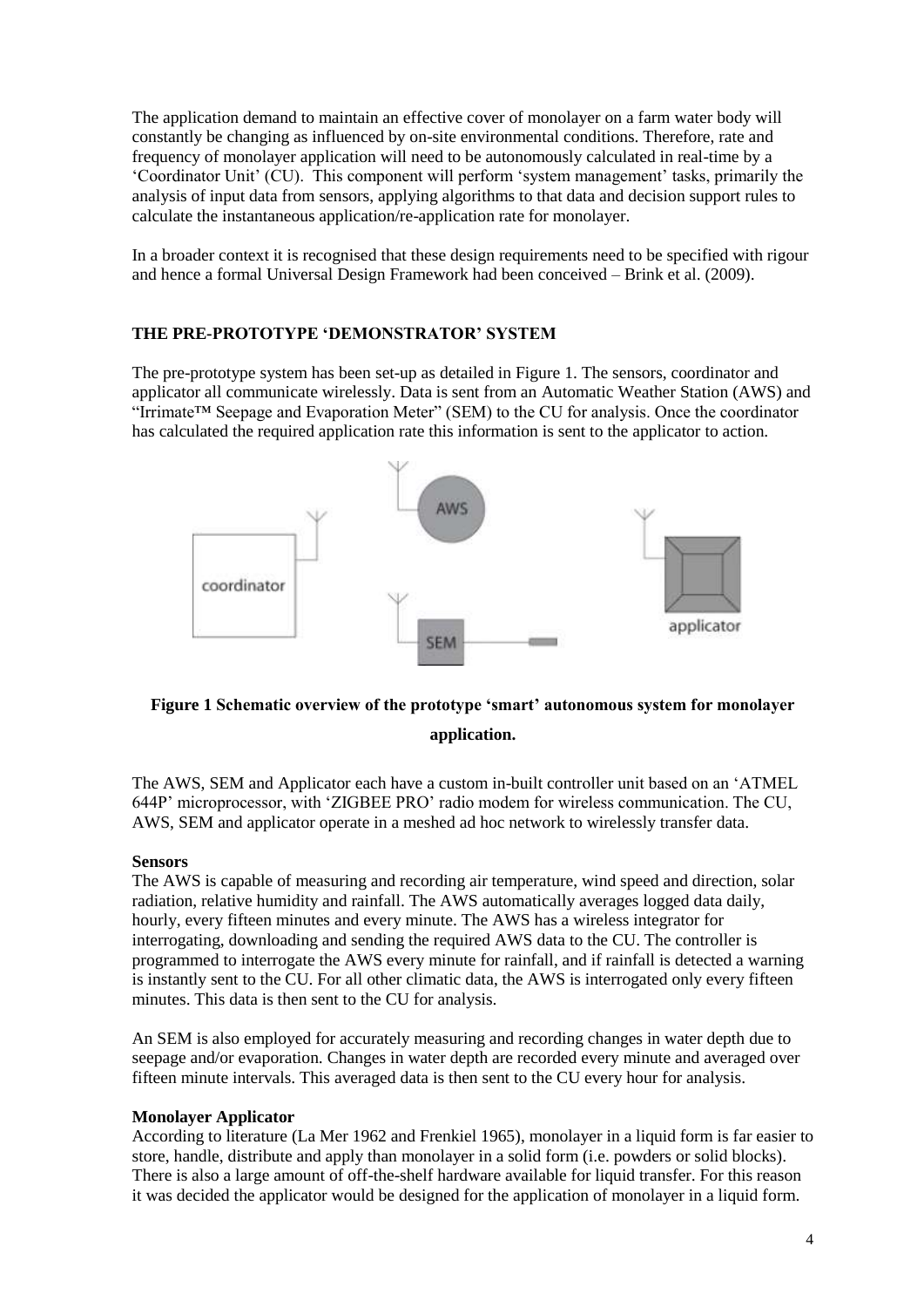For maximum accuracy and reliability a 12V DC peristaltic pump is utilised which has the advantages of self-priming, being able to run dry and a low power requirement. The pump is powered by a sealed lead-acid (SLA) battery which is recharged by a polycrystalline solar panel (10W). Therefore, the applicator is fully self-powered and portable for remote applications where alternative power sources may be limited, unavailable and/or unviable. In addition, the voltage supplied to operate the pump is regulated at 10.0V because the pump flow rate is voltage dependant. A basic schematic diagram of the applicator design is provided in Figure 2.

The hardware selected for application of monolayer can be used to apply monolayer either from the shore or from a floating platform onto the water surface. To cover the entire surface of a typical large farm dam with monolayer a number of applicators would be required, most likely a combination of shore and floating applicators (Frenkiel 1965). To date a single floating applicator ("pre-prototype") has been designed and constructed as allows maximum flexibility in evaluation at different location and on-site placement.



## **Figure 2 Schematic diagram of the Demonstrator System applicator design and hardware.**

The application system hardware is housed in a custom built metal housing that has four closed-cell polyethylene foam floats attached for buoyancy, Figure 3(a). A 20L polypropylene reservoir for monolayer is also attached to the bottom of the metal housing surrounded by the foam floats, Figure 3(b). Although the capacity of the monolayer reservoir is only 20L for testing purposes, this would need to be increased for commercial applications, depending on the formulation of the monolayer product. The reservoir also has a refill line inside the metal housing which is accessed by removing the housing lid. The removable lid also allows easy access to application hardware for servicing, replacement, repair or modification, Figure 3(c).

The applicator is anchored in location by a 20 kg concrete deadweight attached to a tensioned selfadjusting mooring line and a submerged, fully-sealed empty 20 L container provides the resistant force to tension the mooring line, as illustrated in Figure 3d.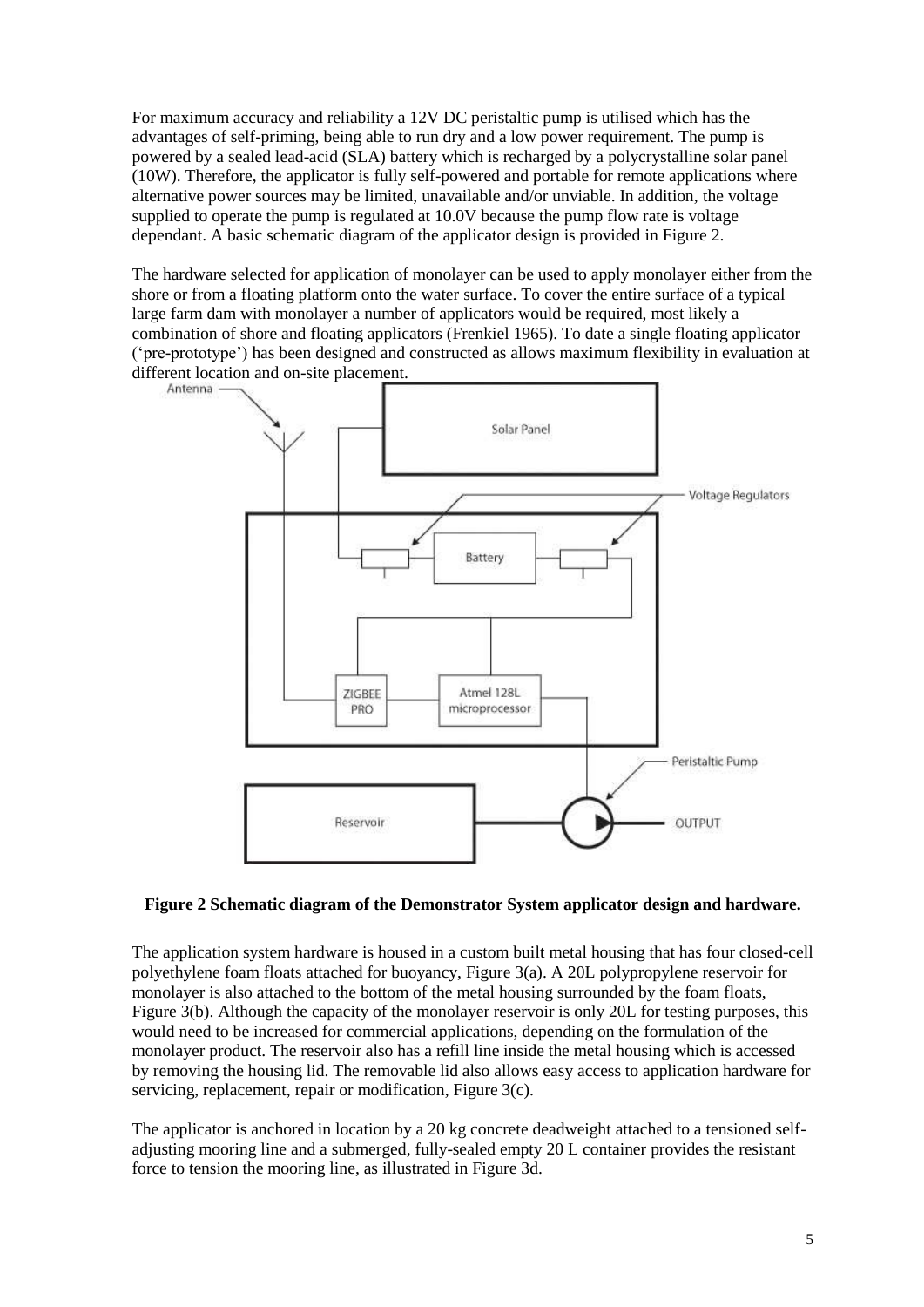

**(c) (d)**

**Figure 3 Pre-prototype floating applicator; (a) three-quarter view of the applicator; (b) view underneath the applicator; (c) view inside the metal housing with the lid lifted; and (d) schematic of the anchor and mooring set-up for the applicator on a farm dam.**

## **Coordinator Unit (CU)**

As introduced above, all dosing decisions are calculated and actioned by the CU based on the recommended application rates for the specific monolayer and in response to climatic conditions being monitored on-site. The CU performs the following tasks:

- Transmit calculated application rate to each applicator.
- Verify applications by logging each application timestamp and duration, which is also used for determining storage reservoir volume.
- Communicate with the AWS and SEM to log data (environmental variables and depth measurement).
- Use data to perform real-time decisions of application amount.
- Transmit alarms and provide access to remote data via NextG modem.
- Solar charge the battery (i.e. no back-up power source required).

As with the other system components the CU hardware consists of a custom circuit board with an Atmel 128L microprocessor, a "ZIGBEE PRO" radio modem, a NextG data modem for remote communications and a LCD display for inputs.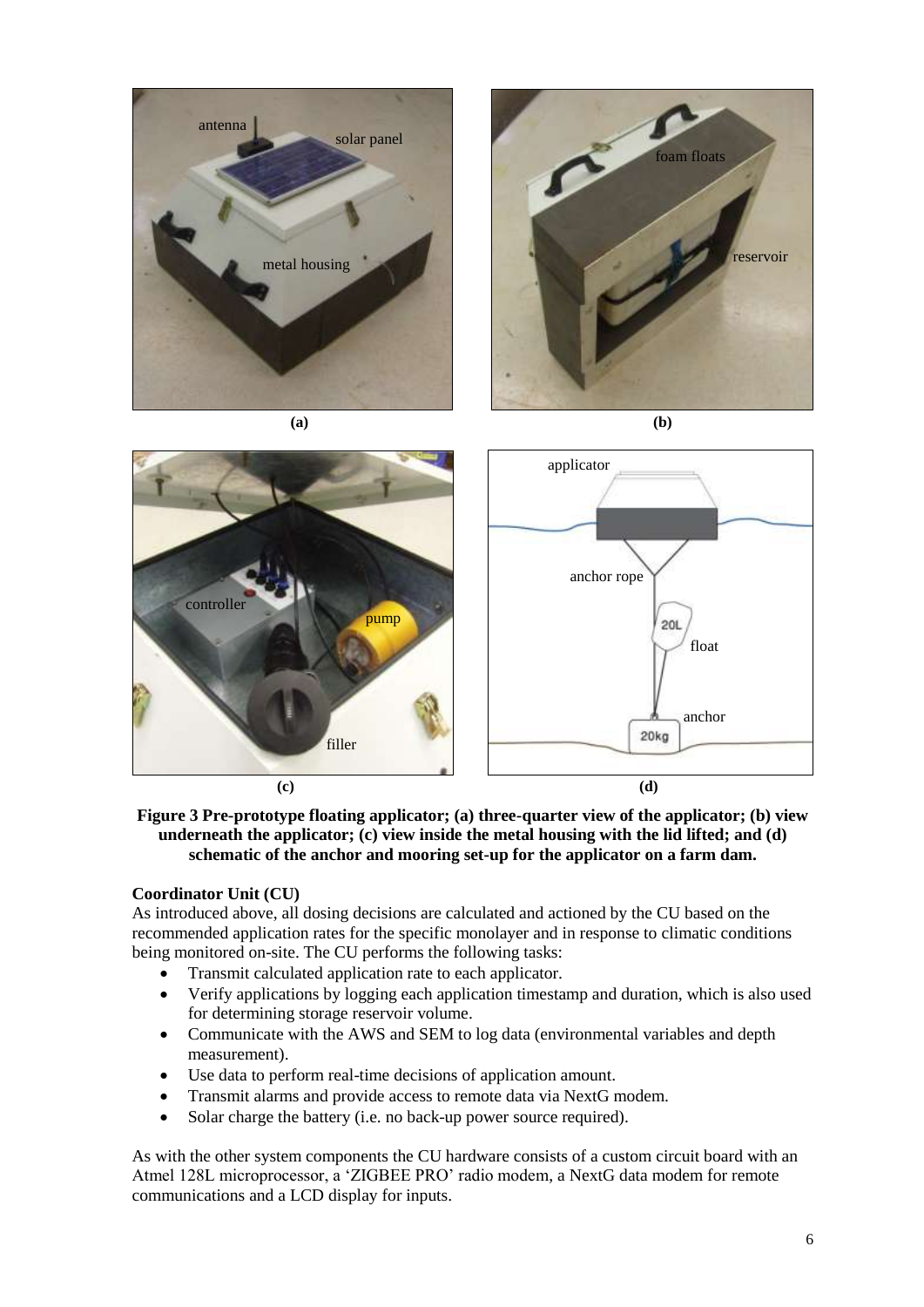#### **Decision Support Rules**

The dosing decisions are determined by a simple set of hierarchical rules in the form of an algorithm for real-time calculation of optimal dosage rate. The rules are structured as detailed in Figure 4. The decision to apply would be determined by the following steps:

Step 1: The wind speed and direction is continuously checked to determine the rate and direction of film drift and hence the amount of water surface covered by monolayer. When monolayer coverage drops below a set minimum, dosing decisions would be affected.

Step 2: Determine if evaporation rate is sufficiently high enough to justify application of monolayer. If evaporation rate is not high enough then stop.

Step 3: Determine if there is a storm event with high winds and/or rainfall expected and when it is predicted to reach the water storage. This information is assessed in relation to the evaporation rate to determine if it is economically justified to apply monolayer before the storm event hits. If monolayer application is justified, or there is no storm event predicted, the next decision is affected.

Step 4: If rainfall is detected wait (i.e. do not proceed to Step 5) until rain has stopped; then return to Step 2 and start over. However, if no rainfall is detected, then move to the next decision.

Step 5: Check if wind speed is below a nominated threshold value. Then determine the required application rate with regard to expected monolayer film drift to maintain an effective cover.

Step 6: Check wind direction to determine the expected direction of monolayer film drift. This information is used to inform which applicators to use to apply monolayer in-line with wind direction.

Once the calculated amount of monolayer has been applied in-line with wind direction by the appropriate applicators, the dosing decisions process is started over again at Step 1.



**Figure 4 Diagrammatic overview of decision support rules.**

#### **CONCLUSION**

The components of a pre-prototype "smart" monolayer application system have been designed and constructed for evaluation and demonstration purposes. The system is designed for autonomous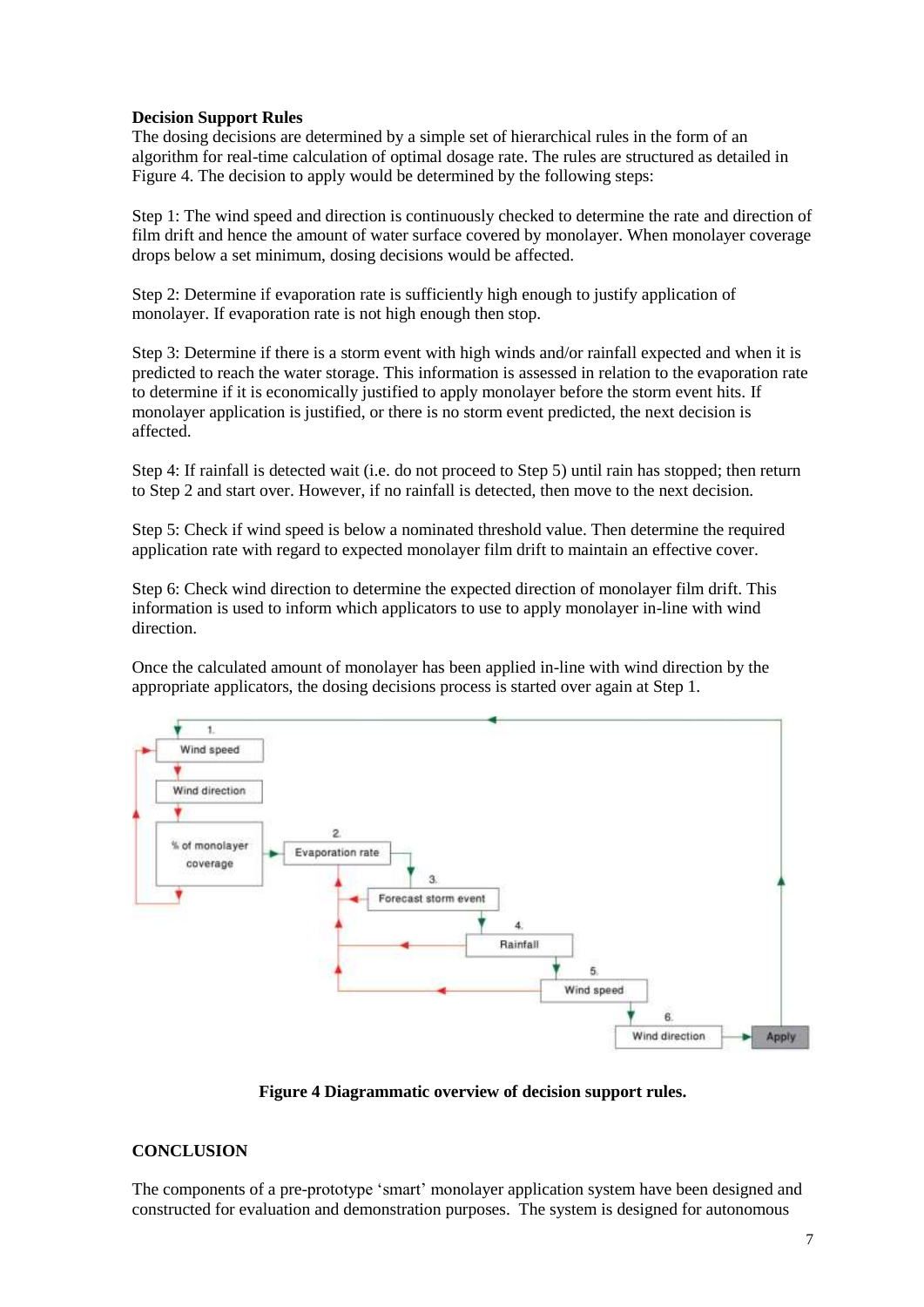operation and comprises atmospheric sensing, a floating liquid-monolayer applicator, and a coordinator unit to implement application decisions. Following field trials, future work will refine the design of both the hardware components and monolayer application algorithm, and expand the system to multiple prototype applicator units, both shore-based and water-based.

#### **Acknowledgements**

This research was funded by the Cooperative Research Centre for Irrigation Futures, as part of the Storage Dam Evaporation Mitigation Project. The authors would like to thank staff from the National Centre for Engineering in Agriculture for their assistance and support.

#### **References:**

Baillie, C. (2008). Assessment of evaporation losses and evaporation mitigation technologies (EMTs) for on farm water storages across Australia, Technical report, National Centre for Engineering in Agriculture & CRC for Irrigation Futures, Toowoomba, QLD, 4350, Australia. [*unpublished*].

Baillie, J., Baillie, C., Heinrich, N. and Murray, A. (2007). On-farm water use efficiency in the Northern Murray-Darling Basin, Technical report by the National Centre for Engineering in Agriculture, Murray-Darling Basin Commission – Northern Darling Program, MDBC Publication No. 03/08, Canberra, ACT, 2601, Australia.

Barnes, G. (2008). The potential for monolayers to reduce the evaporation of water from large water storages *Agricultural Water Management*. **95**:339-353.

Brink, G., Symes, T., Pittaway, P., Hancock, N., Pather, S. and Schmidt, E. (2009). "Smart" monolayer application and management to reduce evaporation from farm dams – formulation of a universal design framework, *ERE Conference Proceedings*, Noosa, QLD, Australia. [*in press*].

Brown, J. A. H. (1988). The potential for reducing open water evaporation losses: a review *Hydrology and Water Resources Symposium*, ANU, Canberra, p. 108-115.

Craig, I., Green, A., Scobie, M. & Schmidt, E. (2005b). Controlling evaporative loss from water storages, Technical report, National Centre for Engineering in Agriculture, Toowoomba, QLD, 4350, Australia. [*unpublished*].

Craig, I., Schmidt, E. & Hancock, N. (2005a). CRC-IF first stage RP2 research proposal: evaporation mitigation tools, Technical report, National Centre for Engineering in Agriculture & CRC for Irrigation Futures, Toowoomba, QLD, 4350, Australia. [*unpublished*].

Craig, I., Aravinthan1, V., Bailie, C., Beswick, A., Barnes, G., Bradbury, R., Connell, L., Coop, P., Fellows, C., Fitzmaurice, L., Foley, J., Hancock, N., Lamb, D., Morrison, P., Misra, R., Mossad, R., Pittaway, P., Prime, E., Rees, S., Schmidt, E., Solomon, D., Symes, T. & Turnbull, D. (2007). Evaporation, seepage and water quality management in storage dams: a review of research methods *Environmental Health*, **7**:81-94.

Crow, F. R. (1961). Reducing reservoir evaporation: application of surface films cuts losses *Agricultural Engineering*. **42**:240-243.

Crow, F. R. (1963). The effect of wind on evaporation suppressing films and methods of modification *in the International Union of Geodesy and Geophysics. International association of scientific hydrology. General Assembly of Berkeley*, California, p. 26-37.

Dove H and Mayes R. (1991). The use of plant wax alkanes as marker substances in studies of the nutrition of herbivores: a review *Australian Journal of Agricultural Research*. **42**:913-52.